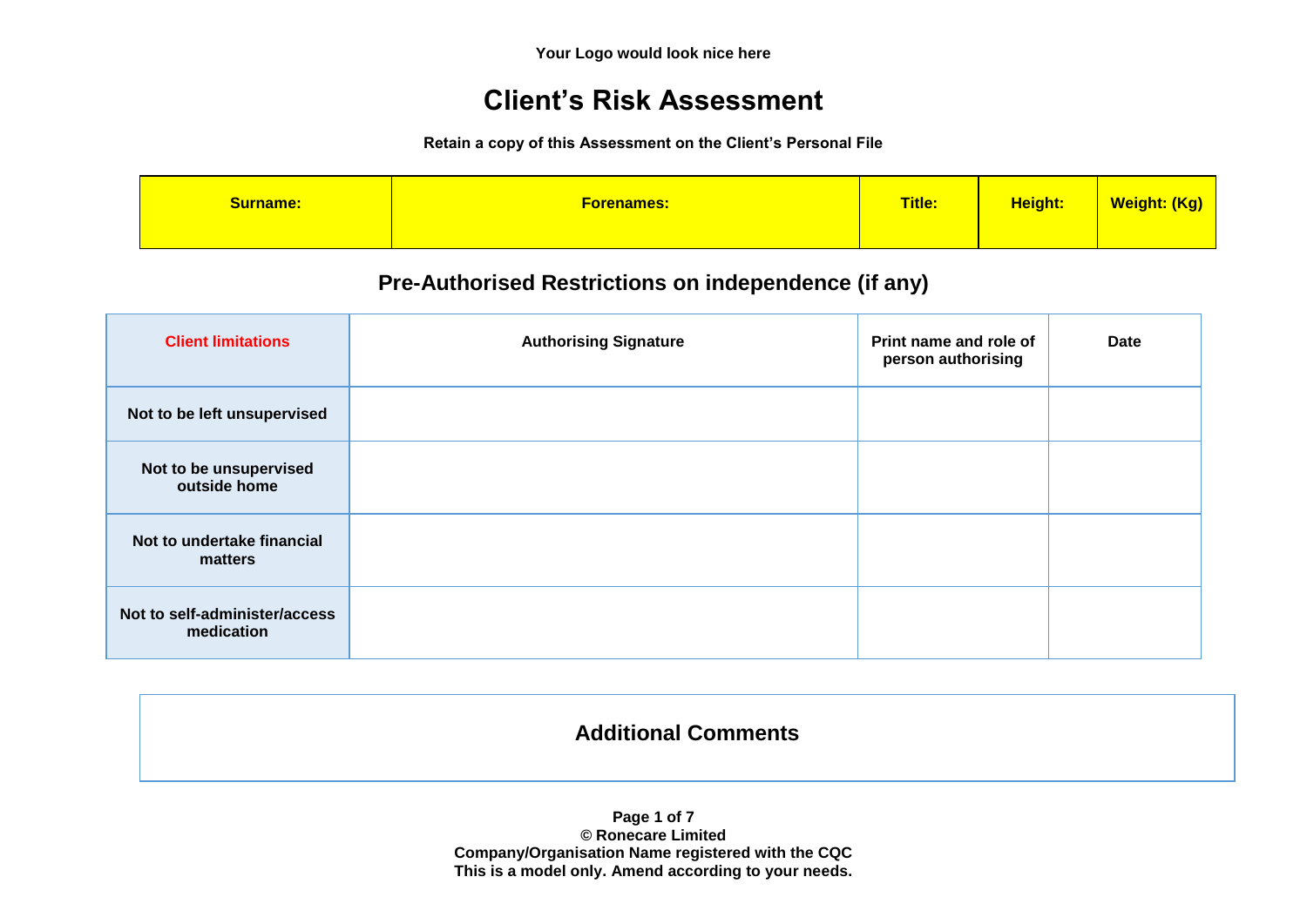| <b>Area of Concern</b>                       | Question                                                                                                                                                                                                                                                                                                                                                                                 | Identify any significant hazards<br>and who is at risk | <b>List Existing</b><br><b>controls</b> | Is the control<br>adequate? If<br>no, list hazard<br>for review |
|----------------------------------------------|------------------------------------------------------------------------------------------------------------------------------------------------------------------------------------------------------------------------------------------------------------------------------------------------------------------------------------------------------------------------------------------|--------------------------------------------------------|-----------------------------------------|-----------------------------------------------------------------|
| Slips, trips and falls                       | Has this Client fallen before?<br>Is there anything about this Client, and his/her condition which<br>makes them more prone to the possibility of a slip, trip or fall? Is<br>the equipment in good working order, properly maintained and<br>safe in itself? Does the Client need equipment, which they do not<br>currently have? Does the environment pose any risk to this<br>Client? |                                                        |                                         |                                                                 |
| <b>Administration of</b><br><b>Medicines</b> | Does the Client use medicines/drugs on a<br>prescribed/unprescribed basis? Are any classified as "controlled<br>drugs"? Is the Client capable of complete or partial self-<br>administration?                                                                                                                                                                                            |                                                        |                                         |                                                                 |
| <b>Chosen Lifestyle</b>                      | Are there any risks posed by the Client's wishes to do more for<br>himself/herself than he/she is capable of managing? Are these<br>risks potentially to other people, as well as himself/herself?                                                                                                                                                                                       |                                                        |                                         |                                                                 |
| <b>Abuse/Exploitation</b>                    | Is the Client vulnerable, in any way to abuse or exploitation?                                                                                                                                                                                                                                                                                                                           |                                                        |                                         |                                                                 |
| <b>Risks to others</b>                       | Are there any aspects of the Client's behaviour, condition,<br>disabilities etc which are known and might pose a potential risk to<br>other people? Is the individual prone to uncontrolled aggression?<br>What triggers the aggressive conduct?                                                                                                                                         |                                                        |                                         |                                                                 |

**Page 2 of 7 © Ronecare Limited Company/Organisation Name registered with the CQC This is a model only. Amend according to your needs.**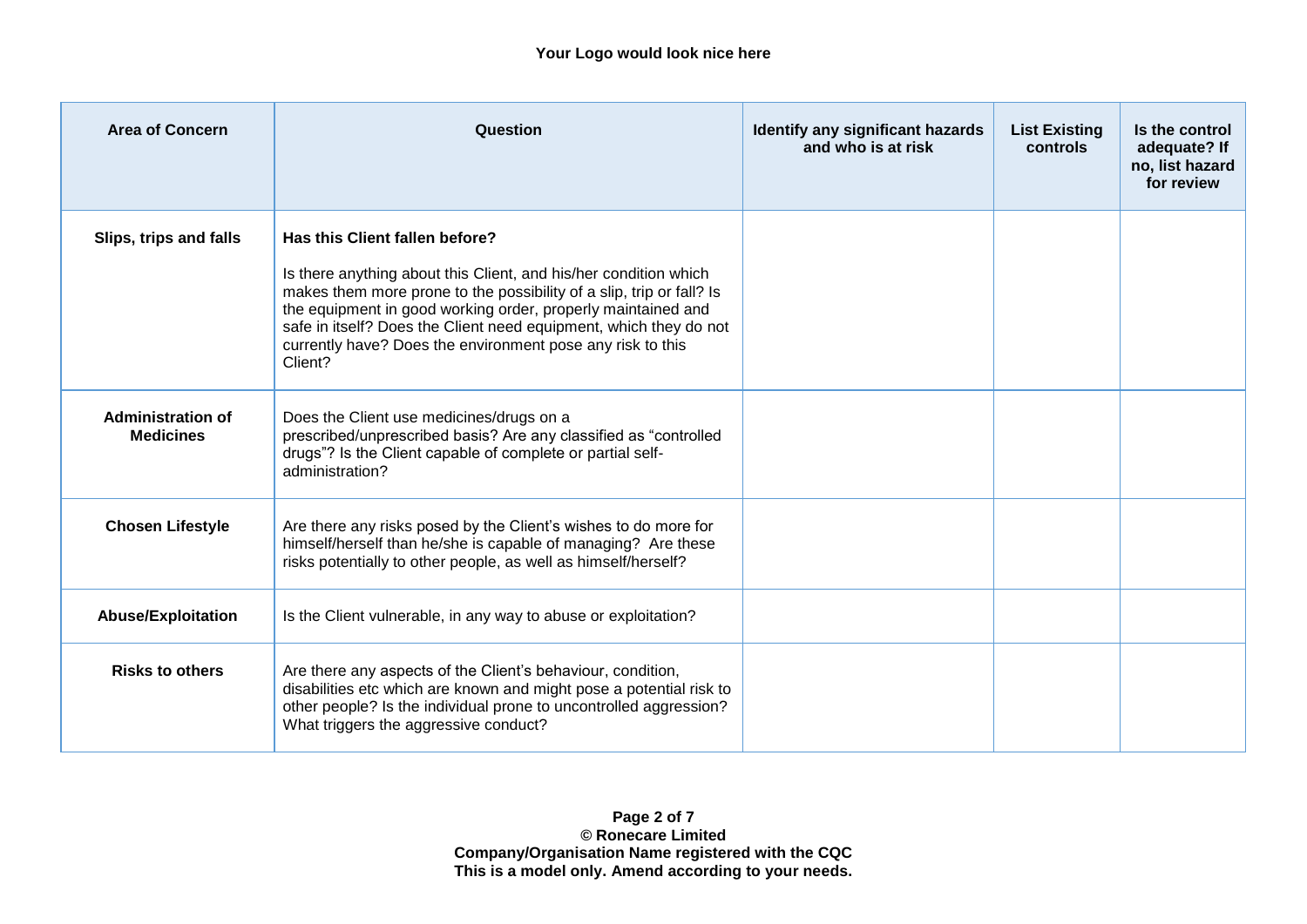#### **Your Logo would look nice here**

| <b>Area of Interest</b>                       | <b>Subject</b>                                                                                     | Identify any significant hazards<br>and who is at risk | <b>List Existing</b><br>controls | Is the control<br>adequate? If<br>no, list hazard<br>for review |
|-----------------------------------------------|----------------------------------------------------------------------------------------------------|--------------------------------------------------------|----------------------------------|-----------------------------------------------------------------|
| <b>Wandering/Absconding</b>                   | Any instances of the Client wandering around, or going missing?                                    |                                                        |                                  |                                                                 |
| Alcohol/Drug/Substance<br><b>Abuse/Misuse</b> | Any evidence of abuse/misuse of alcohol or drugs which might<br>cause the Client, or others, harm? |                                                        |                                  |                                                                 |
| <b>Infection controls</b>                     | Is there a risk of cross infection?                                                                |                                                        |                                  |                                                                 |
| <b>Environmental conditions</b>               | Is there anything about the immediate environment which poses<br>any special risks?                |                                                        |                                  |                                                                 |
|                                               |                                                                                                    |                                                        |                                  |                                                                 |
|                                               |                                                                                                    |                                                        |                                  |                                                                 |
|                                               |                                                                                                    |                                                        |                                  |                                                                 |
|                                               |                                                                                                    |                                                        |                                  |                                                                 |
|                                               |                                                                                                    |                                                        |                                  |                                                                 |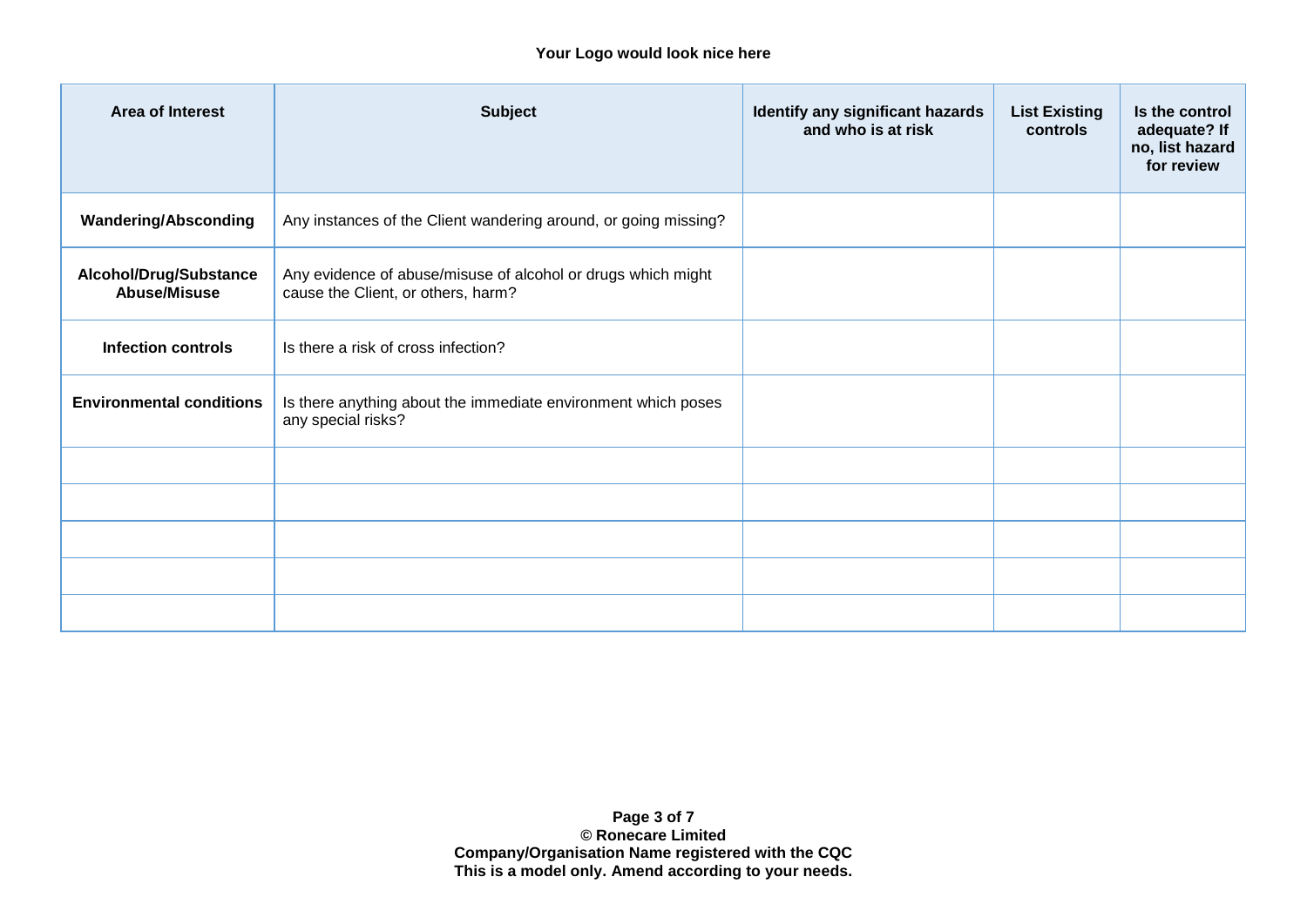# **Significant Hazards which are not adequately controlled**

| Significant<br><b>Hazard</b> | <b>Severity</b> | <b>Existing inadequate</b><br>control | <b>What Action is Needed?</b> | <b>Responsible person</b> | <b>Target date</b> | <b>Review</b><br>date |
|------------------------------|-----------------|---------------------------------------|-------------------------------|---------------------------|--------------------|-----------------------|
|                              |                 |                                       |                               |                           |                    |                       |
|                              |                 |                                       |                               |                           |                    |                       |
|                              |                 |                                       |                               |                           |                    |                       |
|                              |                 |                                       |                               |                           |                    |                       |
|                              |                 |                                       |                               |                           |                    |                       |
|                              |                 |                                       |                               |                           |                    |                       |
|                              |                 |                                       |                               |                           |                    |                       |

#### **Severity Codes**

**1 - Immediate (within 24 hours) 2 - High (within one week) 3 - Medium (within one month) 4 - Low (within 6 months, or as soon as practicable)**

## **Review**

| <b>Hazard</b> | <b>Target date</b> | <b>Date Reviewed</b> | <b>Progress towards completion</b> | <b>New Target Date</b> | <b>Next Review</b><br><b>Date</b> | Name/Sig |
|---------------|--------------------|----------------------|------------------------------------|------------------------|-----------------------------------|----------|
|               |                    |                      |                                    |                        |                                   |          |

**Page 4 of 7 © Ronecare Limited Company/Organisation Name registered with the CQC This is a model only. Amend according to your needs.**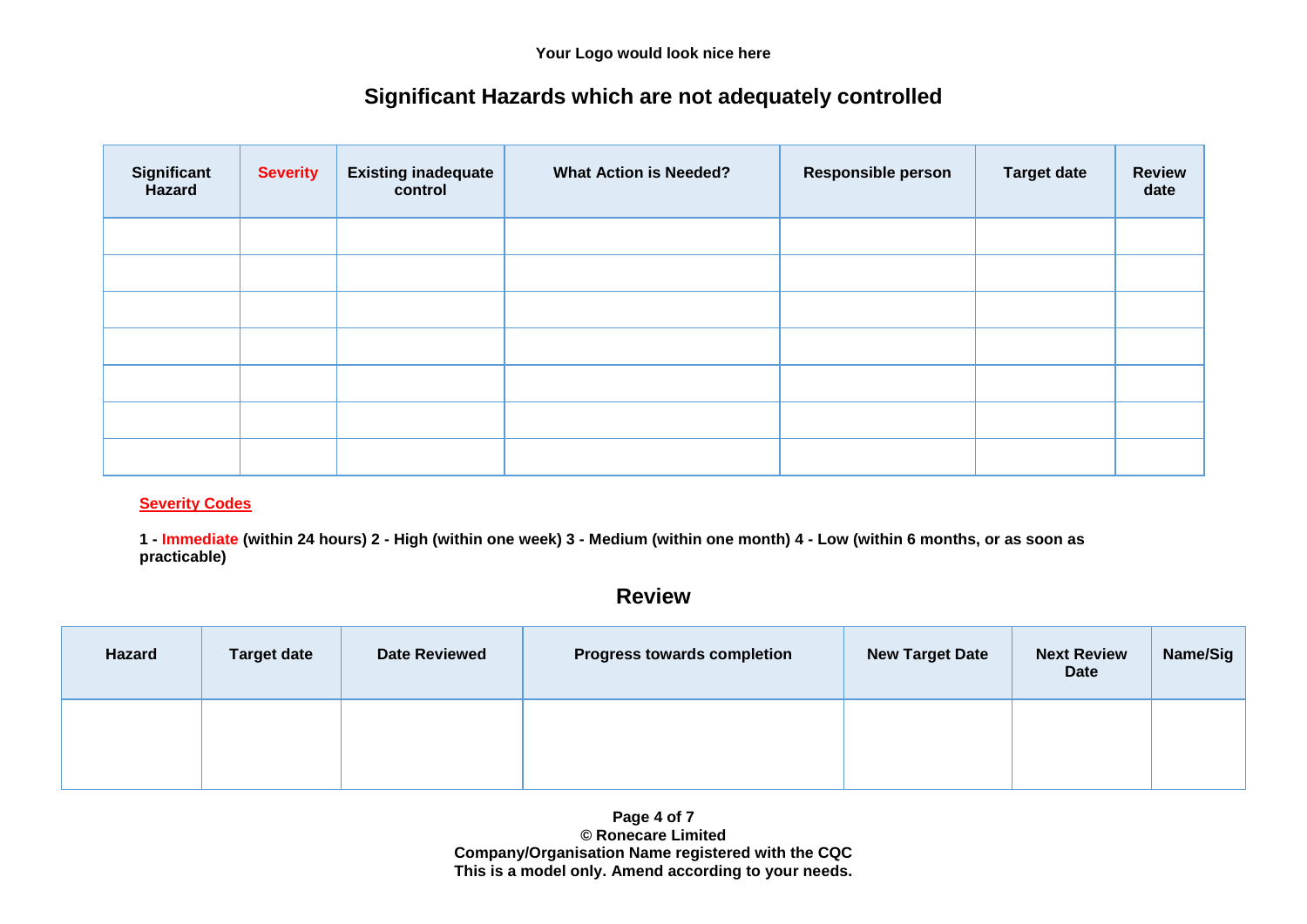**This section is about the Client's mobility status, including ability to weight bear. Other relevant factors include pain, disability, spasm, fatigue or general tendency to fall. Also consider problems with comprehension and co-operational behaviour.**

**The Client has full mobility and is fully capable of all daily tasks without the need for assistance. if applicable.**

| <b>Task</b>              | Is assistance<br>required? | <b>How is</b><br>assistance<br>given? | Is this<br>adequate? | If no, describe the recommended method, or aid which<br>represents the safest and most appropriate control | Number of care<br>workers required to<br>assist with<br>recommended<br>method |
|--------------------------|----------------------------|---------------------------------------|----------------------|------------------------------------------------------------------------------------------------------------|-------------------------------------------------------------------------------|
| Walking/Use of<br>stairs |                            |                                       |                      |                                                                                                            |                                                                               |
| <b>Sitting</b>           |                            |                                       |                      |                                                                                                            |                                                                               |
| <b>Standing</b>          |                            |                                       |                      |                                                                                                            |                                                                               |
| Going to the toilet      |                            |                                       |                      |                                                                                                            |                                                                               |
| <b>Bathing/showering</b> |                            |                                       |                      |                                                                                                            |                                                                               |

## **The Client requires assistance, and is assessed as follows:**

**Page 5 of 7 © Ronecare Limited Company/Organisation Name registered with the CQC This is a model only. Amend according to your needs.**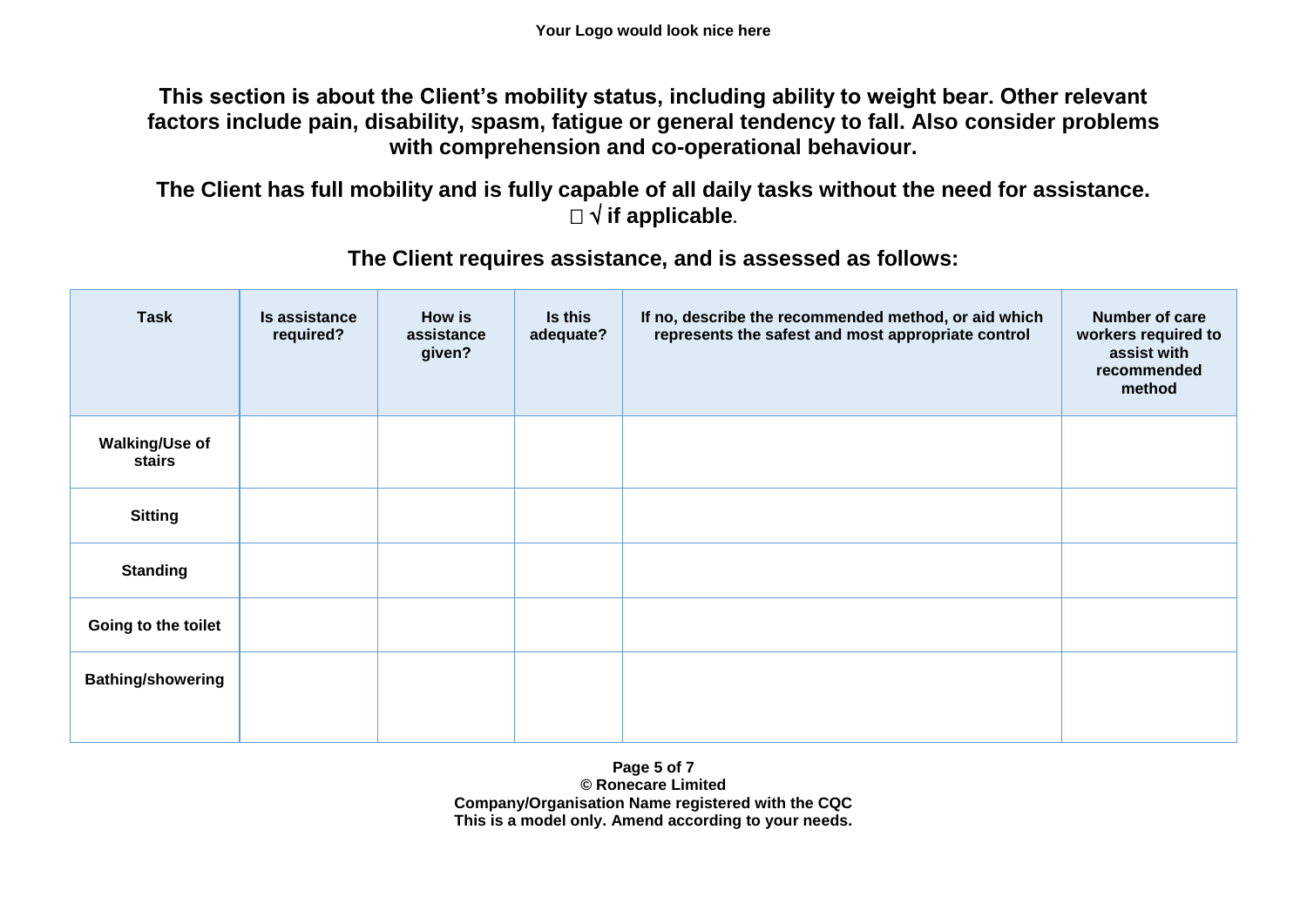#### **Your Logo would look nice here**

| <b>Task</b>              | Is assistance<br>required? | <b>How is</b><br>assistance<br>given? | <b>Is this</b><br>adequate? | If no, describe the recommended method, or aid which<br>represents the safest and most appropriate control | <b>Number of care</b><br>workers required to<br>assist with<br>recommended<br>method |
|--------------------------|----------------------------|---------------------------------------|-----------------------------|------------------------------------------------------------------------------------------------------------|--------------------------------------------------------------------------------------|
| Into bed                 |                            |                                       |                             |                                                                                                            |                                                                                      |
| Out of bed               |                            |                                       |                             |                                                                                                            |                                                                                      |
| <b>Transfer to chair</b> |                            |                                       |                             |                                                                                                            |                                                                                      |

**Describe the Client's own view of the assistance to be given**

**Describe any special needs or issues which may be relevant to the Client's other carers or family members**

**Where equipment is supplied by the Client/other organisation, (e.g. Wheelchair, walking frame. Hoist, stair lift etc) provide details including service arrangements**

**Review: When is this assessment to be reviewed? Who is responsible?**

### **Assessment completed by (Name and Position):**

#### Date: Signature:

**Page 6 of 7 © Ronecare Limited Company/Organisation Name registered with the CQC This is a model only. Amend according to your needs.**